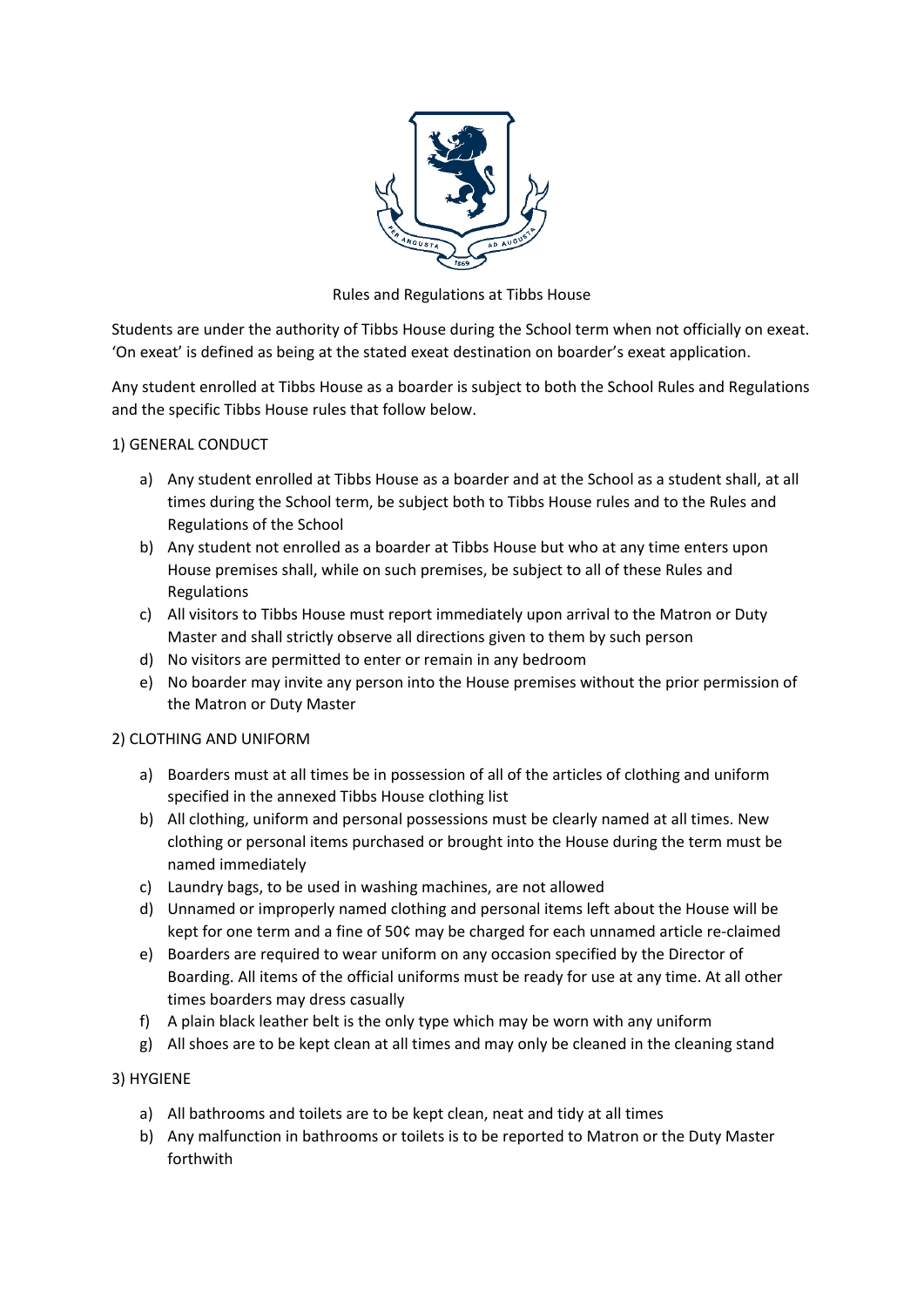c) All boarders must shower at least once per day.

## **4) BEDROOMS**

- a) Bedrooms are to be kept clean, neat and tidy at all times and all beds are to be made every morning
- b) A boarder's pin-board should not display any image that could be considered offensive or inappropriate and discretion in this matter is the right of Masters
- c) Bedrooms are to be vacuumed every day
- d) Boarders are to stand by their beds immediately the inspection bell has been rung and are to remain there until dismissed by the Duty Master
- e) In all bunkrooms (A1-A5, B2-B5, and C1-C6) there are to be no devices used after the 'sidelights' process begins. For Form 3 and 4 boarders their devices must be correctly stored in the device safe in their room from 9:15pm onwards. For Form 5 boarders (in C1-C6) this is from 9:30pm onwards and their devices must be turned off and put away
- f) There is to be no talking, noise, unnecessary movement or use of any digital device after 'Lights Out'
- g) Boarders are responsible for their own valuables. All valuable items should be locked in wardrobes/drawers when not in use
- h) Boarders are not allowed to enter any other bedroom, other than their own, without the consent of a staff member

## **5) EXEATS AND LEAVE TYPES**

- a) Daily Signing Out
	- i. Other than for the purpose of attending School during normal school hours, no boarder may leave the Hostel grounds at any time without permission from the Duty Master to whom requests are to be made during inspection
	- ii. In emergencies only, Matron may sign boarders out
	- iii. Leave to visit the City between 3.30pm and 5:00pm on weekdays or, at any other time during the weekends, may only be granted on such terms and subject to such conditions as are specified by the Duty Master and with consultation with, and approval by, the Parents/Caregivers
- b) Exeat Leave subject to the approval of the Housemaster(s) or the Director of Boarding, exeat leave will generally be given on the following terms:
	- i. Weekend leave is defined as leave from any time after school on Friday (depending on a boarder's commitments) until 8:30pm on Sunday
	- ii. Weekend leave for a boarder to visit his home or alternative addresses as designated by parents will normally be granted. Where students apply for leave first, parents must give their approval before the Housemaster will give final confirmation
	- iii. All applications for weekend leave are to be submitted via the Boardingware system no later than the preceding Wednesday evening at 6:30pm. This deadline applies to both parents and boarders
	- iv. Boarders are not allowed to return to Tibbs House before their stated return time. If a boarder does need to return early to Tibbs House, they can only do so if they sign in and, in doing such, the boarder ends their exeat
	- v. All boarders must return to the House no later than 8:30pm Sunday evening. If a boarder is late returning the person delivering the boarder must personally see the Duty Master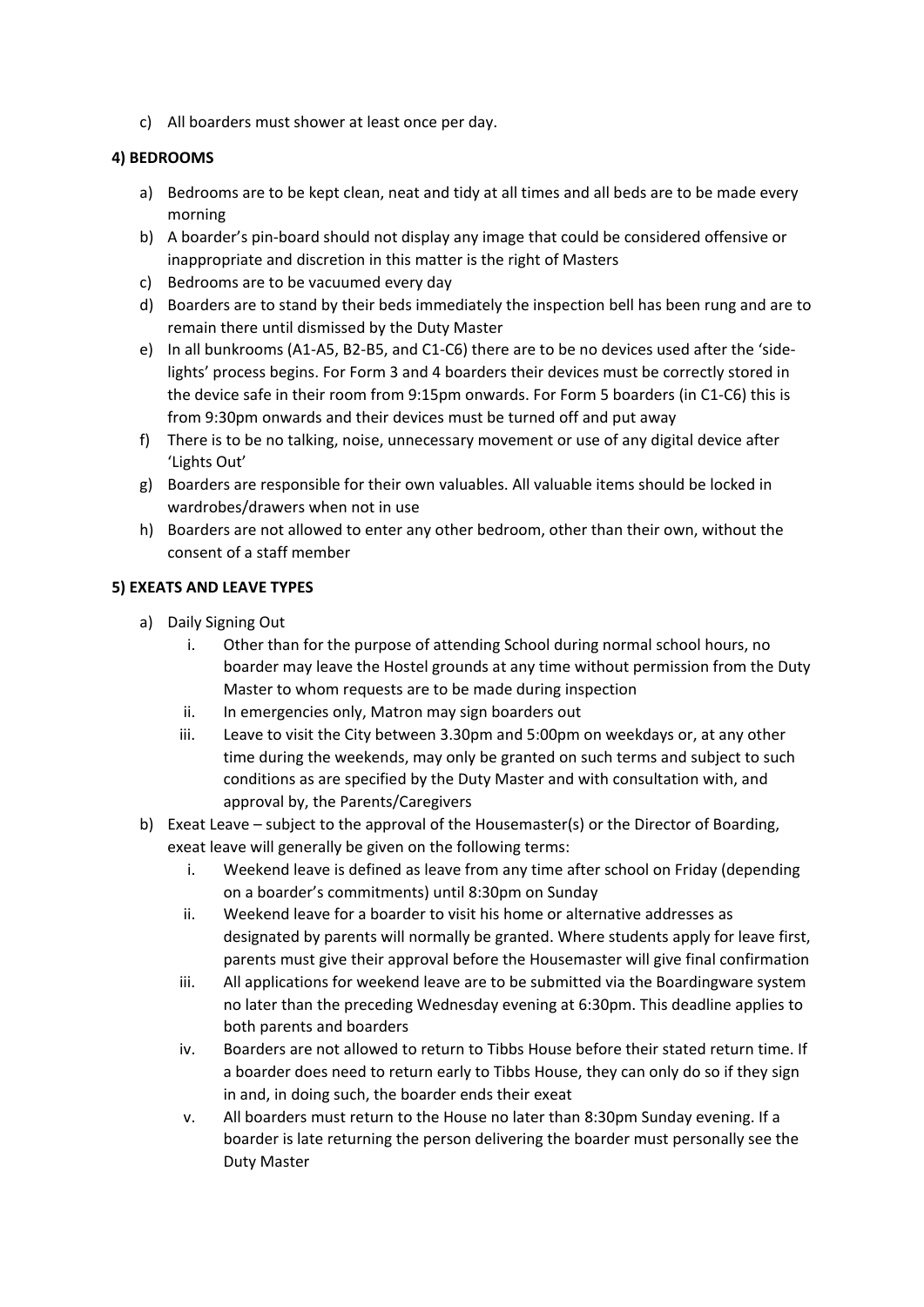vi. The boarder remains under the authority of Tibbs House and the School when travelling to and from his stated exeat destination

## **6) SICKNESS**

- a) Any boarder suffering from any illness or injury must report to Matron forthwith and shall thereafter observe all directions given by Matron as to attendance and/or treatment
- b) If a boarder is placed in Sick Bay by Matron he must remain there until he is released by Matron
- c) The Matron may, in consultation with the Director of Boarding, require boys suffering from illness or injury to be taken home
- d) If a boarder is absent from School (through sickness, injury or appointment) but still at the Hostel, the Matron will provide him with a note explaining his absence, which is to be provided to the School's Attendance Officer upon his return in compliance with Rule 3(d) of the School Rules
- e) Boarders, who through sickness or injury are sent home, or whose return to the House and School after vacation or exeat is delayed, must provide either an email, or a signed note from their parent or guardian stating the actual dates of absence, full reasons for absence, and the boy's name and form. Such notes are to be shown in the first instance to Matron then to the Deputy Headmaster or the Attendance Officer
- f) In any case where a boarder's return from vacation or exeat is delayed through illness or injury, the parent, guardian or person having responsibility for the boarder must telephone the appropriate Housemaster or the Matron to advise the circumstances and the boarder's whereabouts and their expected time of return

### **7) PERSONAL MONEY**

- a) All boarders are required to have their own accounts
- b) Boarders must have sufficient funds in their accounts to cover medical expenses
- c) The lending of money by one boy to another is prohibited
- d) Boarders must not leave sums of money in their bedrooms. Neither Tibbs House nor the School can accept any responsibility for any money lost or mislaid

#### **8) FIRE ESCAPES**

- a) Fire escapes and fire escape doors are to be used only during an emergency or a fire drill and are not to be used at any other time
- b) If a student sets off the fire alarm he will be charged the cost of the fire brigade attending the call

#### **9) PAID EMPLOYMENT**

Boarders may have paid employment upon the following terms:

- i. That such employment is approved by the Housemaster or the Director of Boarding
- ii. That parents/guardians give written approval, nominating the name and telephone number of the employer, the nature of the work and the permitted hours of work

#### **10) SCHOOL SWIMMING POOL**

a) Rule 12 of the School Rules applies at all times. It states: